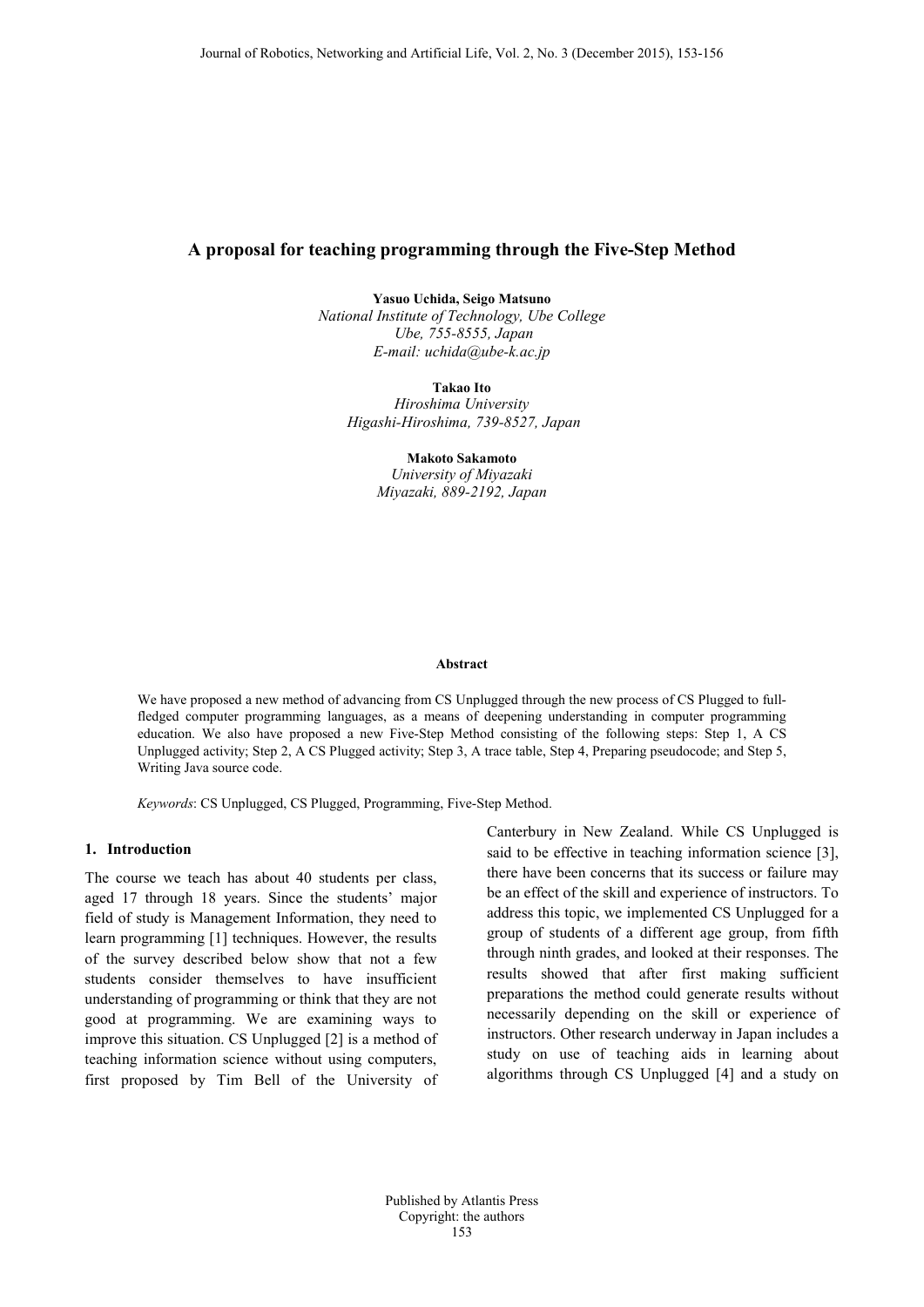learning the fundamentals of computer programming through a programming learning environment for beginners [5]. A study by Y. Feaster et al [6] concerns practice in teaching high-school students, and it has been reported to have had some, albeit limited, success. However, at present almost no research has been conducted on advancement from CS Unplugged to fullfledged programming languages. Accordingly, we propose a new method of advancing from CS Unplugged to full-fledged programming. The proposed method begins with conducting a CS Unplugged activity, and then continues on to writing a program on the same theme and further to its abstraction in Java. Accordingly, we propose advancing from CS Unplugged to full-fledged programming through a new Five-Step Method. The proposed method consists of the following steps: Step 1, A CS Unplugged activity; Step 2, A CS Plugged activity; Step 3, A trace table, Step 4, Preparing pseudocode; and Step 5, Writing Java source code.

## **2. Background of this study**

Every year we conduct a survey following our first-term course of two 90-minute sessions per week held over 30 weeks. Here we will look at numbers of students who answered "yes" or "no" to this survey's question, "Do you think you largely understand Java?"

As seen in Fig. 1, the survey's results show that not a few students consider themselves to have insufficient understanding of programming or think that they are not good at programming. As such, there is a need to improve this situation.



Fig. 1. Survey results on understanding of Java.

## **3. CS Unplugged in practice**

For about 50 minutes on August 2, 2014 we used the CS Unplugged method for approximately 30 students from fifth through ninth grades as part of a summer-vacation junior science course. The activity we implemented was CS Unplugged's Image Representation activity. Fig. 2 shows examples of students' work.



Fig. 2. Examples of students' work

#### **4. The Five-Step Method**

In this paper, we use the name CS Plugged to refer to implementing a CS Unplugged activity through a computer program. The goal is to advance to computer programming through using a computer program to conduct the work done by human beings in a CS Unplugged activity.

Accordingly, we propose advancing from CS Unplugged to full-fledged programming through a Five-Step Method. The proposed method consists of the following steps: Step 1, A CS Unplugged activity; Step 2, A CS Plugged activity; Step 3, A trace table, Step 4, Preparing pseudocode; and Step 5, Writing Java source code.

## **4.1.** *Step 1: CS Unplugged*

First, students conduct the CS Unplugged activity as described in Section 3 above.

## **4.2.** *Step 2: CS Plugged*

Here we will look at the example of using a computer program to implement the CS Unplugged activity Image Representation. This is conducted through two activities. The first, converting the image to code, is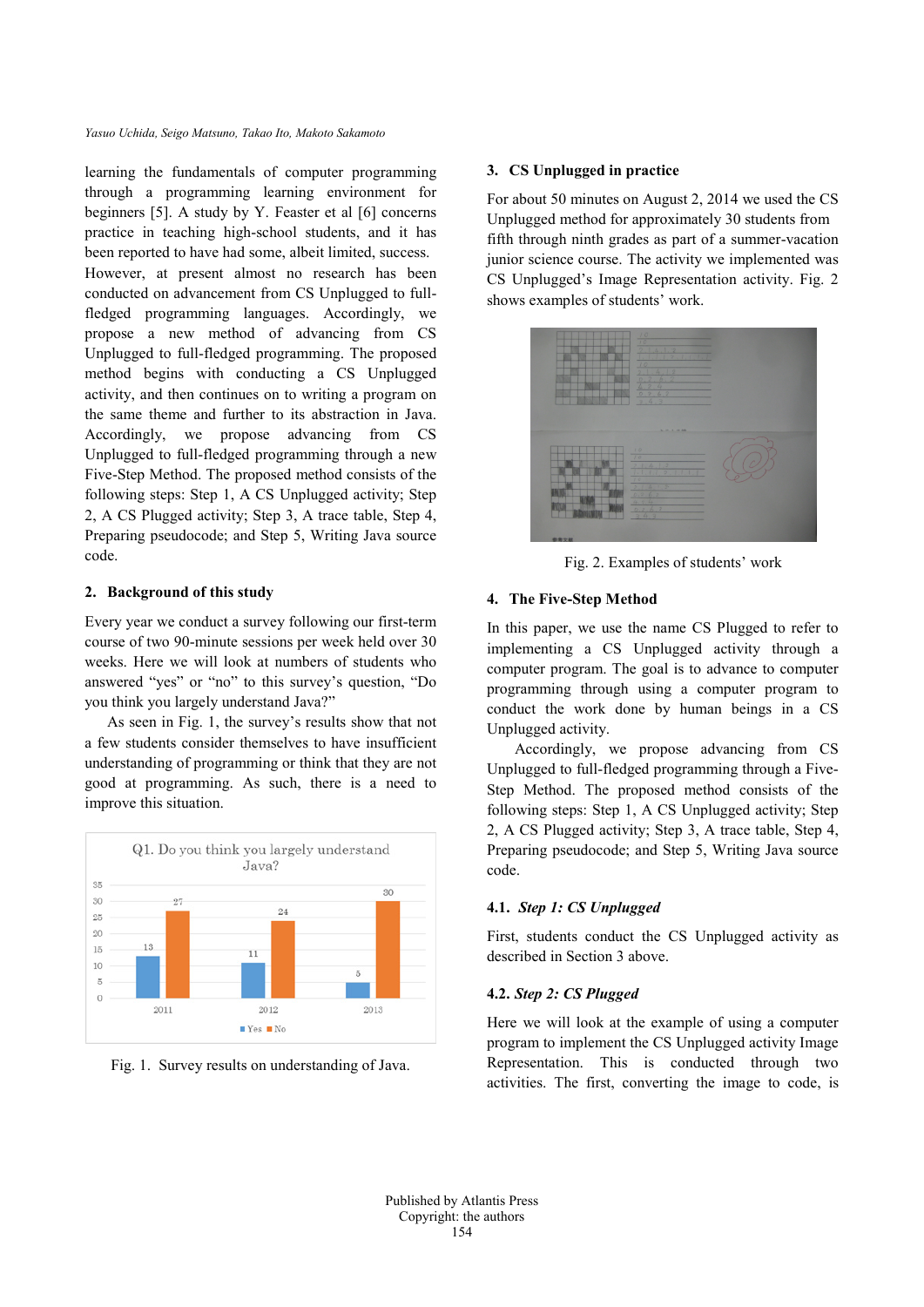#### *A proposal for teaching*

represented in Fig. 3. When students click on squares in the grid at left to draw a picture, the image is converted instantly to code as displayed at right.



Fig. 3. Applet for converting image to code.

The other activity is the reverse of this process, with students reproducing a picture from code (Fig. 4). They enter code to the text boxes at right in a format such as "7,1,8" and press the Enter key to display the resulting image instantly in the grid at left.



Fig. 4. Applet for reproducing an image

# **4.3.** *Step 3: Trace table*

The task conducted in the CS Plugged activity is analyzed and diagrammed as a trace table [7]. This is designed for entry of not just the execution process but also the data areas of arrays (including initial values) and output areas.

Fig. 5 shows an example of a trace table prepared using a spreadsheet software, although the actual trace table may be drawn by hand.



Fig. 5. Sample Trace Table (in process)

## **4.4.** *Step 4: Preparing pseudocode*

In this step, the three elements of sequence, decision, and repetition through preparation of the trace table in the preceding step are extracted and represented in pseudo-language. In Japan, the national Information Technology Engineer Examinations employ pseudolanguage [8]. A pseudo-language simulator is a type of software that makes such pseudo-language executable. In this paper, we used the freeware pseudo-language simulator SARA [9]. Fig. 6 shows the code written in this step and its execution.

| $\overline{\mathbf{x}}$<br>$= 0$<br>/ Image2Code_en.paco --- SARA Ver.1.0.1.1                                                                                                                                                               |    |
|---------------------------------------------------------------------------------------------------------------------------------------------------------------------------------------------------------------------------------------------|----|
| ファイル(E) 編集(E) コンパイル(C) ヘルプ(H)                                                                                                                                                                                                               |    |
| $AB \rightarrow AB$<br>■出った<br>ግራን<br>Y.<br>ы                                                                                                                                                                                               |    |
| ブログラム名: Image2Code<br>000000<br>関数: DisplayFunction (A)<br>整数型: Subscript 1<br>整线型:<br>Subscript 2<br>琴琴型:<br>Count<br>Array [2,4]<br>文字型: PreviousCharacter                                                                                | Ξ  |
| [0.01]<br>″⊓*<br>Array<br>ľ0. I<br>Array<br>ľo, 2<br>Array<br>10.3<br>Array<br>'n.<br>[0.4]<br>Array<br>"ם"<br>I1.0<br>Array<br>п"<br>Array<br>f1.1<br>″⊡″<br>ſ1<br>$\cdot$ <sup>2</sup><br>Array<br>Έ,<br>$-31$<br>Array [1<br>Array [1.4] |    |
| デバッグメッセージ /出力:                                                                                                                                                                                                                              |    |
| Ë<br>п<br>t.                                                                                                                                                                                                                                | ۸  |
| Linefeed                                                                                                                                                                                                                                    | E  |
|                                                                                                                                                                                                                                             | ۰  |
| 位置 = 882 ~ 882 行 = 43 ~ 43 文字数 = 933<br>Ready.                                                                                                                                                                                              | лi |

Fig. 6. Sample use of pseudo-language simulator

## **4.5.** *Step 5: Writing Java source code*

In this step students create a program by converting the pseudo-language from the previous step to Java source code. The subsequent debugging process is handled by going back and examining each previous step depending on the content of the error messages.